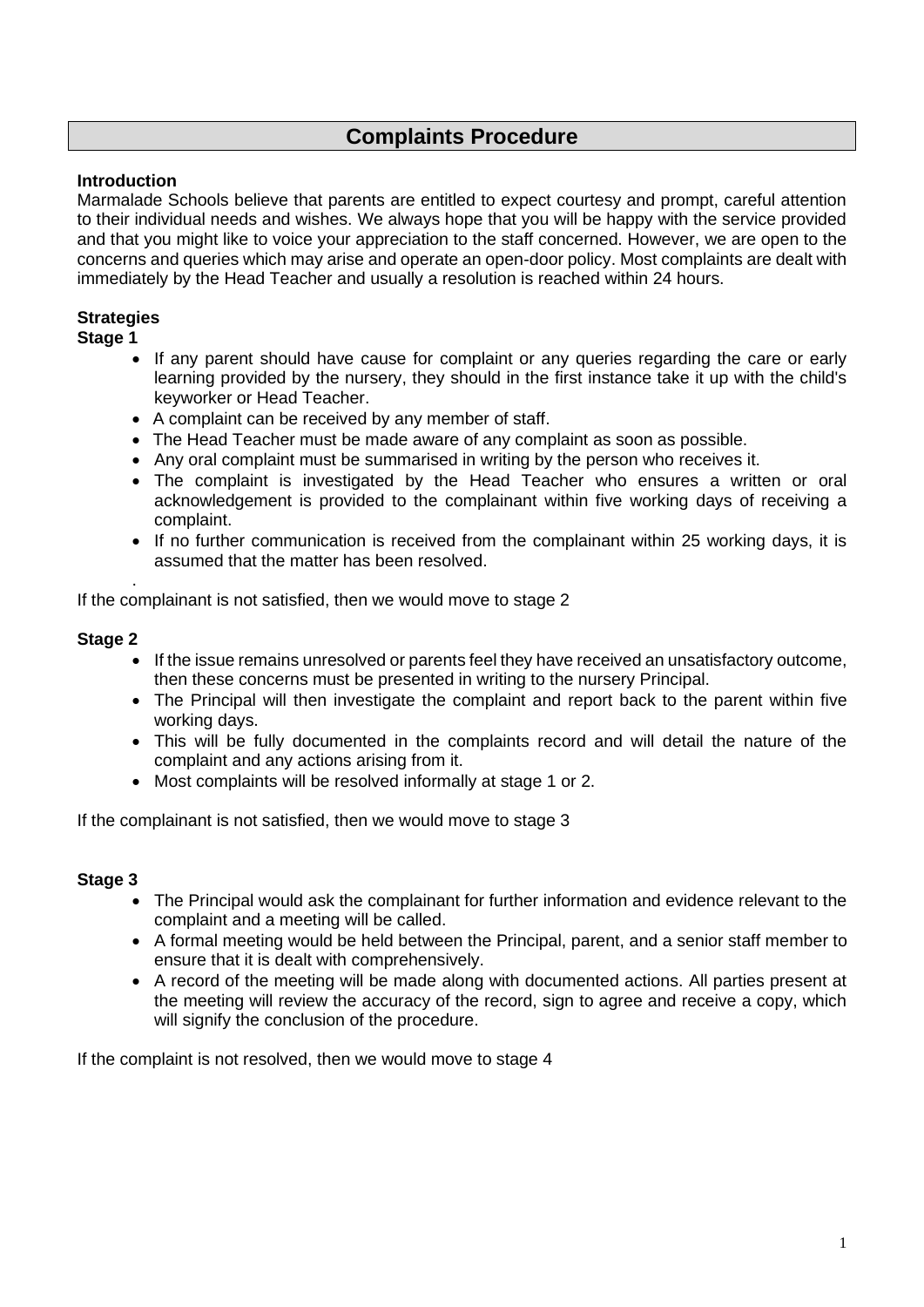#### **Stage 4**

If the matter cannot be resolved to the satisfaction of either party, then parents have the right to raise the matter with Ofsted:

Ofsted National Business Unit Piccadilly Gate Store Street **Manchester** M1 2WD

Telephone: 0300 123 1231 Email: geninfo@ofsted.gov.uk<br>Website: www.ofsted.gov.uk/pare www.ofsted.gov.uk/parents

A record of complaints will be kept in the nursery. Parents will be able to access this record if they wish to however, all personal details relating to any complaint will be stored confidentially and will be only accessible by parties involved. Ofsted will have access to this record at any time during visits to ensure actions have been met appropriately.

The Information Commissioner's Office (ICO) can e contacted if you have made a complaint about the way your data is being handled and remain dissatisfied after raising your concern with Marmalade Schools. For further information about how we handle your date, please refer to the Privacy Notice made available to you when you registered your child with us. The ICO can be contacted at the Information Commissioner's Office, Wycliffe House, Water Lane, Wilmslow, Cheshire, SK9 5AF or ico.org.uk